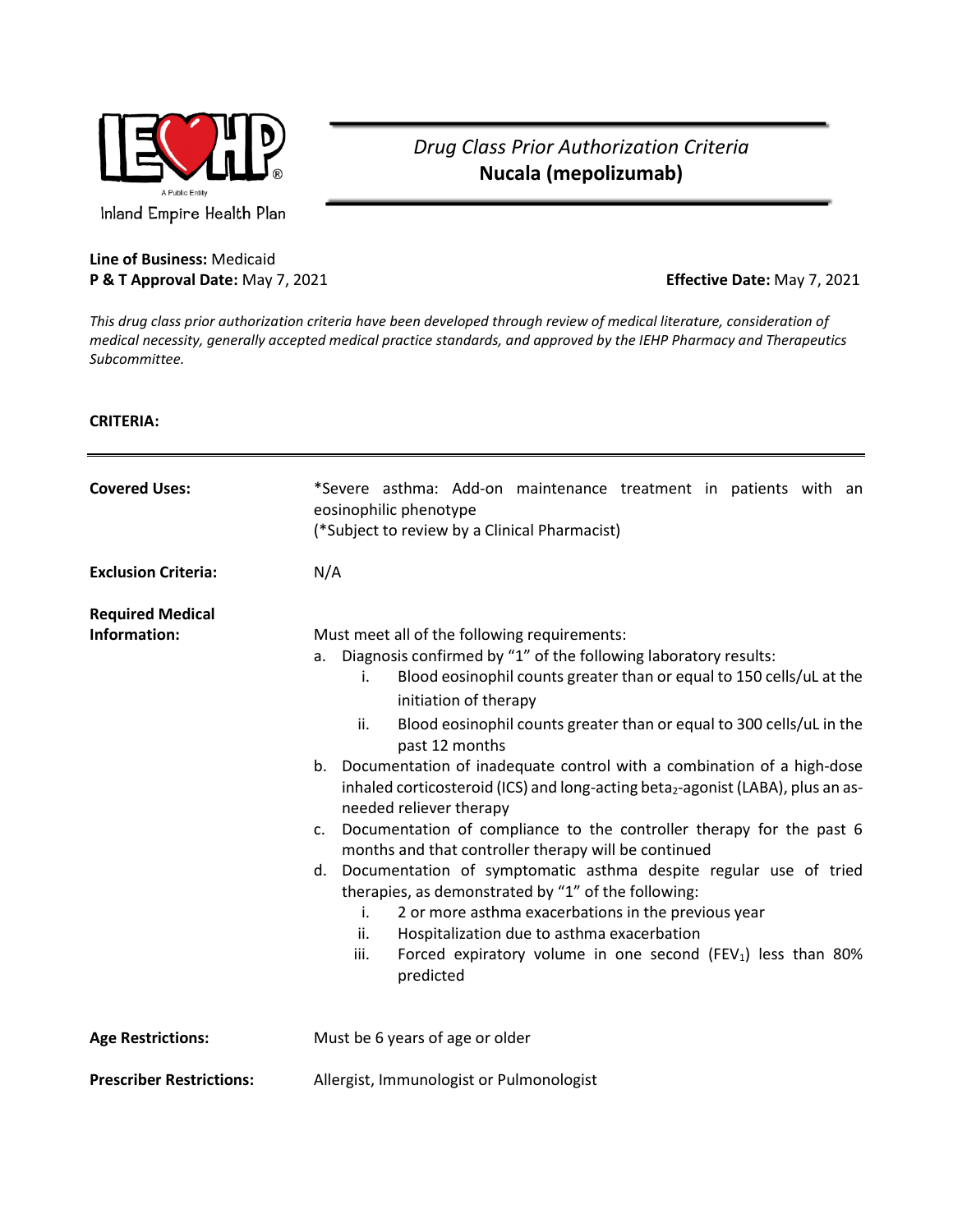| <b>Other Criteria:</b>                  | Reauthorization criteria: Must meet "1" of the following requirements:<br>Confirmed stability or no disease progression<br>a.<br>b. Recent claim within 180 days of request                                                                                                                                                                                                                                                                                                                                                                                                                                                                                                                                                                                                                                                                                                                                                    |
|-----------------------------------------|--------------------------------------------------------------------------------------------------------------------------------------------------------------------------------------------------------------------------------------------------------------------------------------------------------------------------------------------------------------------------------------------------------------------------------------------------------------------------------------------------------------------------------------------------------------------------------------------------------------------------------------------------------------------------------------------------------------------------------------------------------------------------------------------------------------------------------------------------------------------------------------------------------------------------------|
| <b>Covered Uses:</b>                    | *Eosinophilic granulomatosis with polyangiitis (EGPA)<br>(*Subject to review by a Clinical Pharmacist)                                                                                                                                                                                                                                                                                                                                                                                                                                                                                                                                                                                                                                                                                                                                                                                                                         |
| <b>Exclusion Criteria:</b>              | N/A                                                                                                                                                                                                                                                                                                                                                                                                                                                                                                                                                                                                                                                                                                                                                                                                                                                                                                                            |
| <b>Required Medical</b><br>Information: | Must meet all of the following requirements:<br>a. Confirmed diagnosis by meeting "1" of the following:<br>Must meet all of the following requirements:<br>i.<br>1.<br>History or presence of asthma<br>2.<br>Blood eosinophil level of 10% or an absolute eosinophil<br>count of more than 1000 cells per cubic millimeter<br>The presence of two or more criteria that are typical of eosinophilic<br>ii.<br>granulomatosis with polyangiitis (i.e., histopathological evidence of<br>eosinophilic vasculitis, perivascular eosinophilic infiltration, or<br>eosinophil-rich<br>granulomatous<br>inflammation;<br>neuropathy;<br>pulmonary infiltrates; sinonasal abnormality; cardiomyopathy;<br>glomerulonephritis; alveolar hemorrhage; palpable purpura; or<br>antineutrophil cytoplasmic antibody [ANCA] positivity)<br>Concurrently on stable dose of oral corticosteroids (i.e., prednisone or<br>b.<br>prednisolone) |
| <b>Age Restrictions:</b>                | Must be 18 years of age or older                                                                                                                                                                                                                                                                                                                                                                                                                                                                                                                                                                                                                                                                                                                                                                                                                                                                                               |
| <b>Prescriber Restrictions:</b>         | Allergist, Immunologist or Pulmonologist                                                                                                                                                                                                                                                                                                                                                                                                                                                                                                                                                                                                                                                                                                                                                                                                                                                                                       |
| <b>Other Criteria:</b>                  | Reauthorization criteria: Must meet "1" of the following requirements:<br>Confirmed stability or no disease progression<br>a.<br>b. Recent claim within 180 days of request                                                                                                                                                                                                                                                                                                                                                                                                                                                                                                                                                                                                                                                                                                                                                    |